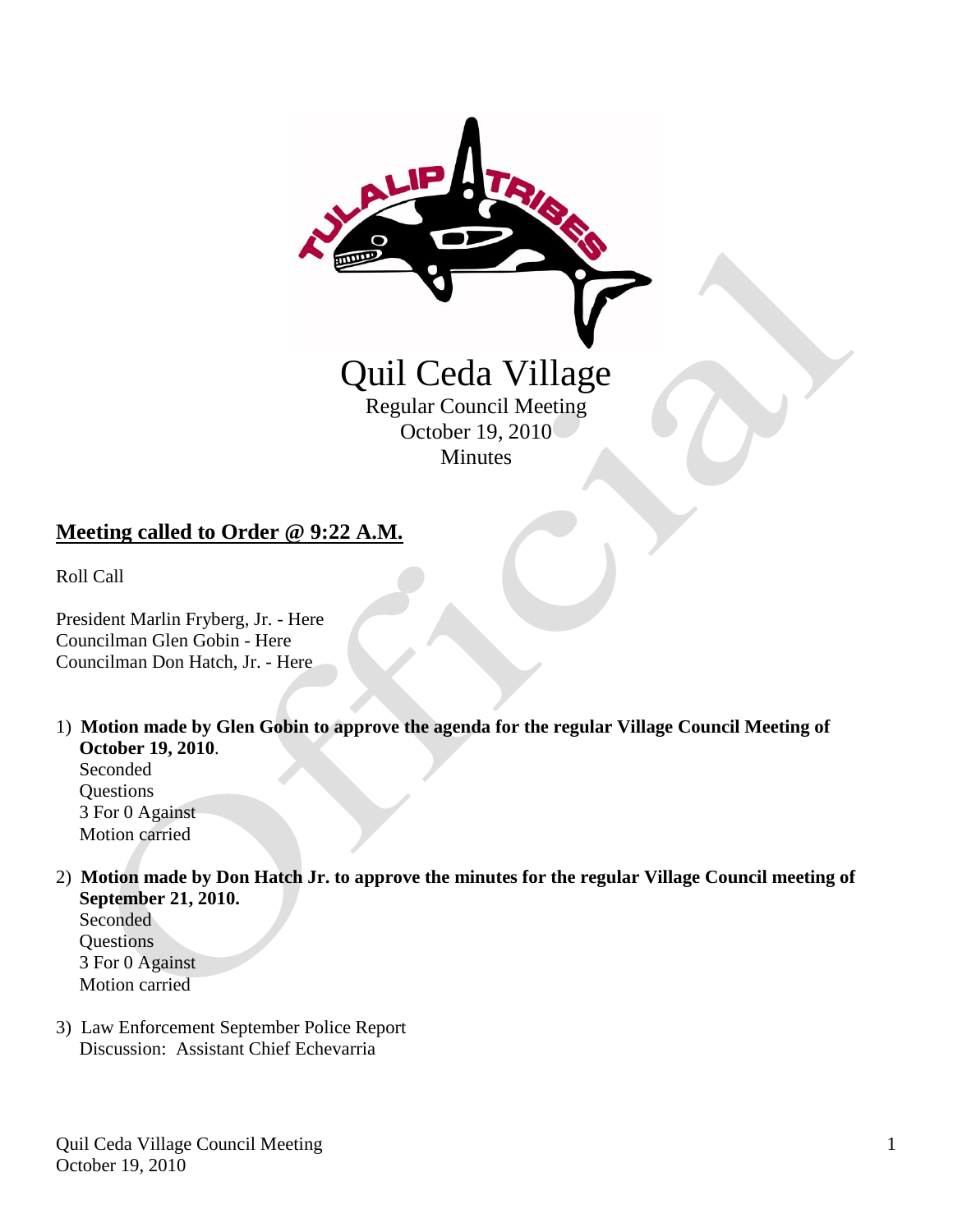4) Black Friday Traffic Control

Traffic plan has been presented to Council regarding the day after Thanksgiving shopping day. Last year The plan worked really well and traffic moved along without any backups on to the interstate or side roads.

- 5) Marysville Fire District Quil Ceda Village Quarterly Report Statistics were presented by the Fire District for the past three months.
- 6) Health & Safety Third Quarter Report

 Discussion on safety report. Council continues to have concerns about safety issues regarding staff using forklifts and tall ladders without supervision or a co-worker present. Staff will work to put standard operating procedures in place to improve safety in the storage facility. The Health and Safety department needs to be more proactive to train individuals who maybe put in situations that are potentially dangerous. It has to start with managers. Council wants to make sure it is mandatory that it starts from the top down. Safety is important to everyone.

## **Economic Development (Construction)**

7) **Motion made by Glen Gobin to approve Resolution No. 2010-021 approving an annual membership with Native American Contractors Association (NACA) in an amount not to exceed \$530 with funding to come from QCV Economic Development budget. President Marlin Fryberg, Jr. shall be the delegate with Councilman Glen Gobin as alternate delegate.**

 Seconded 3 For 0 Against Motion carried

# **Finance**

8) **Motion made by Glen Gobin to approve Resolution No. 2010-022 closing the QCV sweep fund, disburse the funds back to the seven back accounts and approve the transfer of \$1.7 million from the Economic Development to TDS to cover the negative account balance by October 31, 2010.** Seconded

 3 For 0 Against Motion carried

9) **Motion made by Don Hatch Jr. to approve Resolution No. 2010-023 approving the transfer \$732,507.00 of tax revenue to the Tulalip Tribes Police Department to fund the remaining 2010 Quil Ceda Law Enforcement budget per the MOU between Tulalip Tribes and Quil Ceda Village.** Seconded 3 For 0 Against

Motion carried

# **Tulalip Forest Enterprise**

10) Tulalip Forest Enterprise is requesting permission to harvest timber along 19<sup>th</sup> Avenue and adjacent roads within the old Boeing test site (map attached). Discussion: A timber harvest plan for the old Boeing property will be submitted to the Tulalip Board of

Quil Ceda Village Council Meeting October 19, 2010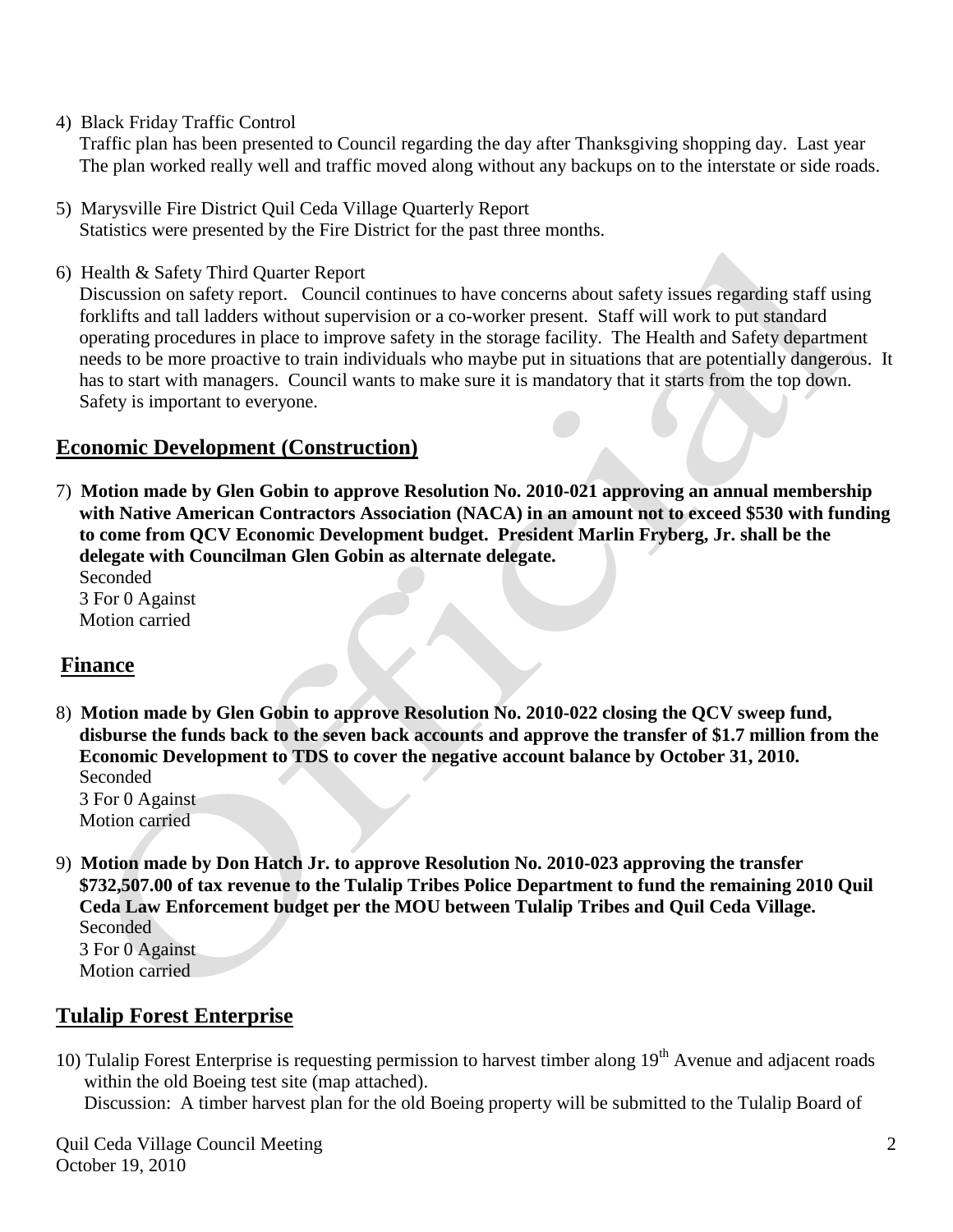Directors to salvage trees that are along these roads. It is needed to clear the streets of overhanging branches and thin trees to keep them from crowding the road.

## **Property Management**

- 11) Retail Center Illuminated Monument Sign Tenants need more exposure at the Tulalip Retail Center. Staff is recommending a monument sign be erected at the west entrance to the Retail Center. Council is not willing to pursue this at this time.
- 12) Quil Ceda Pylon Sign Council has asked staff to bring more information back next month.

## **Transportation**

13) **Resolution No. 2010-024 recommending the allocation of fuel tax revenue from inception through December 31, 2011 to the 116th Street Interchange Project and moving this to the Tulalip Board of Directors.**

Seconded 3 For 0 Against Motion carried

## **Tulalip Charitable Fund**

14) Providence General Foundation Sponsorship Request Pages 25-28

# **Tulalip Liquor Store**

15) Security – Closed Session

# **Travel Report**

16) No Out of State Travel

# **Contracts under \$50K**

17) No Contracts under \$50,000

## **Budget Report thru September 30, 2010**

18) Budgets

## **Staff & Visitors**

Juanita Diaz, Recording Secretary Nina Reece, Village Clerk

Quil Ceda Village Council Meeting October 19, 2010